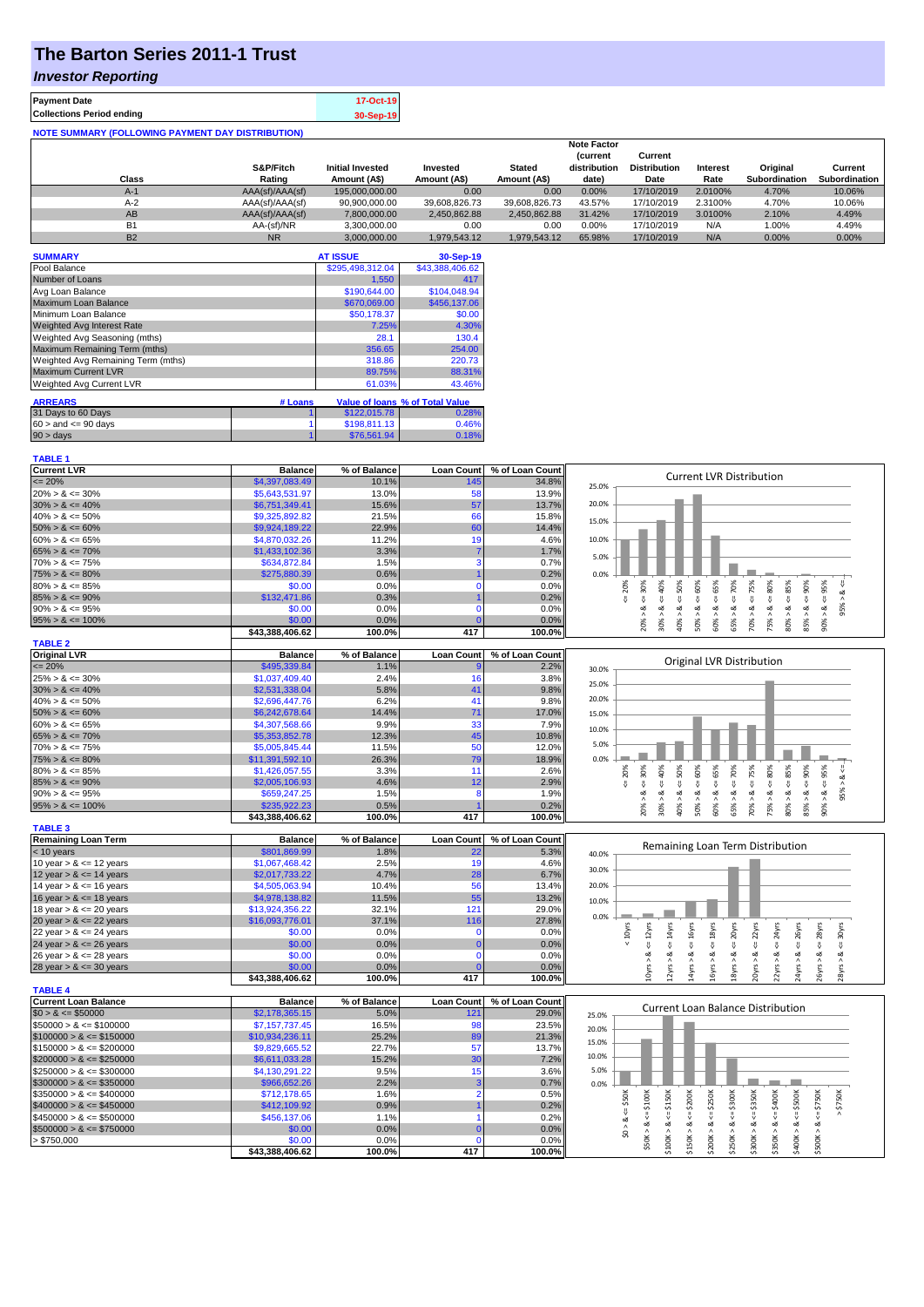# **The Barton Series 2011-1 Trust**

#### *Investor Reporting*

| <b>Payment Date</b><br><b>Collections Period ending</b>                      |                                   | 17-Oct-19<br>30-Sep-19      |                         |                         |                                                                                                                                                                                                        |
|------------------------------------------------------------------------------|-----------------------------------|-----------------------------|-------------------------|-------------------------|--------------------------------------------------------------------------------------------------------------------------------------------------------------------------------------------------------|
| <b>TABLE 5</b>                                                               |                                   |                             |                         |                         |                                                                                                                                                                                                        |
| <b>Loan Seasoning</b>                                                        | <b>Balance</b>                    | % of Balance                | <b>Loan Count</b>       | % of Loan Count         |                                                                                                                                                                                                        |
| $= 6$ mths                                                                   | \$0.00                            | 0.0%                        |                         | 0.0%                    | Loan Seasoning Distribution<br>40.0%                                                                                                                                                                   |
| $> 8 \le 12$ mth                                                             | \$0.00                            | 0.0%                        | 0                       | 0.0%                    | 35.0%<br>30.0%                                                                                                                                                                                         |
| $12 > 8 \le 18$ mths<br>$18 > 8 \le 24$ mths                                 | \$0.00<br>\$0.00                  | 0.0%<br>0.0%                | 0                       | 0.0%<br>0.0%            | 25.0%                                                                                                                                                                                                  |
| $2 > 8 \le 3$ years                                                          | \$0.00                            | 0.0%                        |                         | 0.0%                    | 20.0%                                                                                                                                                                                                  |
| $3 > 8 \le 4$ years                                                          | \$0.00                            | 0.0%                        | $\Omega$                | 0.0%                    | 15.0%                                                                                                                                                                                                  |
| $4 > 8 \le 5$ years                                                          | \$0.00                            | 0.0%                        |                         | 0.0%                    | 10.0%<br>5.0%                                                                                                                                                                                          |
| $5 > 8 \le 6$ years                                                          | \$0.00                            | 0.0%                        | $\Omega$                | 0.0%                    | 0.0%                                                                                                                                                                                                   |
| $6 > 8 \le 7$ years                                                          | \$0.00                            | 0.0%                        |                         | 0.0%                    | $m$                                                                                                                                                                                                    |
| $7 > 8 \le 8$ years<br>$8 > 8 \le 9$ years                                   | \$0.00<br>\$3,396,782.40          | 0.0%<br>7.8%                | $\mathbf 0$<br>24       | 0.0%<br>5.8%            | $<=10$ years<br>$\leq$ 6 mths<br>$<=$ 3 years<br>$\leq 12$ mth<br>$^{24}$                                                                                                                              |
| $9 > 8 \le 10$ years                                                         | \$15,532,262.80                   | 35.8%                       | 121                     | 29.0%                   | $\overset{\shortparallel}{\mathsf{v}}$<br>ಷ                                                                                                                                                            |
| > 10 years                                                                   | \$24,459,361.42                   | 56.4%                       | 272                     | 65.2%                   | $7 > 8 <$ <= 8 years<br>$8 > 8 < = 9$ years<br>$12 > 8$ <= 18 mths<br>$3 > 8 < 4$ years<br>$4 > 8 < z = 5$ years<br>$5 > 8 < 6$ years<br>$6 > 8 < 7$ years<br>$18 > 8$ .<br>$\hat{2}$<br>$\hat{\circ}$ |
|                                                                              | \$43,388,406.62                   | 100.0%                      | 417                     | 100.0%                  |                                                                                                                                                                                                        |
| <b>TABLE 6</b>                                                               |                                   |                             |                         |                         |                                                                                                                                                                                                        |
| Postcode Concentration (top 10 by value)<br>5700                             | <b>Balance</b><br>\$1,443,626.31  | % of Balance<br>3.3%        | <b>Loan Count</b><br>17 | % of Loan Count<br>4.1% | Geographic Distribution                                                                                                                                                                                |
| 2617                                                                         | \$1,011,565.81                    | 2.3%                        | 6                       | 1.4%                    | 0.6%<br>18.0%                                                                                                                                                                                          |
| 5108                                                                         | \$940,917.12                      | 2.2%                        |                         | 1.9%                    |                                                                                                                                                                                                        |
| 5159                                                                         | \$940,037.07                      | 2.2%                        |                         | 1.7%                    |                                                                                                                                                                                                        |
| 2602                                                                         | \$923,595.67                      | 2.1%                        |                         | 1.7%                    | 6.5%                                                                                                                                                                                                   |
| 2620                                                                         | \$911,697.36                      | 2.1%                        |                         | 1.7%                    | 52.2%                                                                                                                                                                                                  |
| 2605<br>2906                                                                 | \$896,283.31<br>\$839,792.05      | 2.1%<br>1.9%                | 8                       | 1.2%<br>1.9%            |                                                                                                                                                                                                        |
| 5162                                                                         | \$827,636.47                      | 1.9%                        | 8                       | 1.9%                    |                                                                                                                                                                                                        |
| 2615                                                                         | \$686,242.53                      | 1.6%                        | 9                       | 2.2%                    | 22.7%                                                                                                                                                                                                  |
|                                                                              |                                   |                             |                         |                         |                                                                                                                                                                                                        |
| <b>TABLE 7</b><br><b>Geographic Distribution</b>                             | <b>Balance</b>                    | % of Balance                | <b>Loan Count</b>       | % of Loan Count         | ACT NSW WA<br>■ Other<br>$\blacksquare$ SA                                                                                                                                                             |
| <b>Australian Capital Territory</b>                                          | \$9,858,143.67                    | 22.7%                       | 79                      | 18.9%                   |                                                                                                                                                                                                        |
| New South Wales                                                              | \$2,812,761.31                    | 6.5%                        | 20                      | 4.8%                    |                                                                                                                                                                                                        |
| Northern Territory                                                           | \$0.00                            | 0.0%                        | 0                       | 0.0%                    | Metro / Non-Metro / Inner City Distribution                                                                                                                                                            |
| Queensland                                                                   | \$0.00                            | 0.0%                        | $\Omega$                | 0.0%                    | 0.9%<br>17.1%                                                                                                                                                                                          |
| South Australia<br>Tasmania                                                  | \$22,653,222,40<br>\$0.00         | 52.2%<br>0.0%               | 252<br>0                | 60.4%<br>0.0%           |                                                                                                                                                                                                        |
| Victoria                                                                     | \$258,964.19                      | 0.6%                        | 5                       | 1.2%                    |                                                                                                                                                                                                        |
| Western Australia                                                            | \$7,805,315.05                    | 18.0%                       | 61                      | 14.6%                   |                                                                                                                                                                                                        |
|                                                                              | \$43,388,406.62                   | 100.0%                      | 417                     | 100.0%                  |                                                                                                                                                                                                        |
| <b>TABLE 8</b>                                                               |                                   |                             |                         |                         |                                                                                                                                                                                                        |
| Metro/Non-Metro/Inner-City                                                   | <b>Balance</b>                    | % of Balance                | Loan Count              | % of Loan Count         | 82.0%                                                                                                                                                                                                  |
| Metro<br>Non-metro                                                           | \$35,599,582.80<br>\$7,411,249.70 | 82.0%<br>17.1%              | 339<br>75               | 81.3%<br>18.0%          |                                                                                                                                                                                                        |
|                                                                              |                                   |                             |                         |                         |                                                                                                                                                                                                        |
|                                                                              |                                   |                             |                         |                         |                                                                                                                                                                                                        |
| Inner city                                                                   | \$377,574.12<br>\$43,388,406.62   | 0.9%<br>100.0%              | 417                     | 0.7%<br>100.0%          | $M$ Metro<br>Non-metro Inner city                                                                                                                                                                      |
| <b>TABLE 9</b>                                                               |                                   |                             |                         |                         |                                                                                                                                                                                                        |
| <b>Property Type</b>                                                         | <b>Balance</b>                    | % of Balance                | <b>Loan Count</b>       | % of Loan Count         |                                                                                                                                                                                                        |
| <b>Residential House</b>                                                     | \$39,734,358.18                   | 91.6%                       | 379                     | 90.9%                   | Occupancy Type Distribution                                                                                                                                                                            |
| <b>Residential Unit</b>                                                      | \$3,508,214.61                    | 8.1%                        | 37<br>C                 | 8.9%                    | 5.1%                                                                                                                                                                                                   |
| Rural<br>Semi-Rural                                                          | \$0.00<br>\$0.00                  | 0.0%<br>0.0%                | $\Omega$                | 0.0%<br>0.0%            |                                                                                                                                                                                                        |
| <b>High Density</b>                                                          | \$145,833.83                      | 0.3%                        |                         | 0.2%                    |                                                                                                                                                                                                        |
|                                                                              | \$43,388,406.62                   | 100.0%                      | 417                     | 100.0%                  |                                                                                                                                                                                                        |
| <b>TABLE 10</b>                                                              |                                   |                             |                         |                         |                                                                                                                                                                                                        |
| <b>Occupancy Type</b>                                                        | <b>Balance</b>                    | % of Balance                | <b>Loan Count</b>       | % of Loan Count         |                                                                                                                                                                                                        |
| Owner Occupied                                                               | \$41,164,515.07                   | 94.9%                       | 391                     | 93.8%                   |                                                                                                                                                                                                        |
| mvestment                                                                    | \$2,223,891.55<br>\$43,388,406.62 | 5.1%<br>100.0%              | zc<br>417               | 6.2%<br>100.0%          |                                                                                                                                                                                                        |
| <b>TABLE 11</b>                                                              |                                   |                             |                         |                         | 94.9%                                                                                                                                                                                                  |
| <b>Employment Type Distribution</b>                                          | <b>Balance</b>                    | % of Balance                | <b>Loan Count</b>       | % of Loan Count         | Owner Occupied<br>Investment                                                                                                                                                                           |
| Contractor                                                                   | \$882,372.23                      | 2.0%                        |                         | 1.7%                    |                                                                                                                                                                                                        |
| Pay-as-you-earn employee (casual)                                            | \$1,189,892.59                    | 2.7%                        | 11                      | 2.6%                    |                                                                                                                                                                                                        |
| Pay-as-you-earn employee (full time)<br>Pay-as-you-earn employee (part time) | \$33,357,447.15                   | 76.9%                       | 310                     | 74.3%                   | <b>LMI Provider Distribution</b>                                                                                                                                                                       |
| Self employed                                                                | \$3,204,098.33<br>\$2,026,718.71  | 7.4%<br>4.7%                | 39<br>17                | 9.4%<br>4.1%            | 6.2%                                                                                                                                                                                                   |
| No data                                                                      | \$2,727,877.61                    | 6.3%                        | 33                      | 7.9%                    |                                                                                                                                                                                                        |
|                                                                              | \$43,388,406.62                   | 100.0%                      | 417                     | 100.0%                  |                                                                                                                                                                                                        |
| <b>TABLE 12</b>                                                              |                                   |                             |                         |                         |                                                                                                                                                                                                        |
| <b>LMI Provider</b>                                                          | <b>Balance</b>                    | % of Balance                | <b>Loan Count</b>       | % of Loan Count         |                                                                                                                                                                                                        |
| QBE<br>Genworth                                                              | \$40,695,232.01<br>\$2,693,174.61 | 93.8%<br>6.2%               | 401<br>16               | 96.2%<br>3.8%           |                                                                                                                                                                                                        |
|                                                                              | \$43,388,406.62                   | 100.0%                      | 417                     | 100.0%                  |                                                                                                                                                                                                        |
| <b>TABLE 13</b>                                                              |                                   |                             |                         |                         | 93.8%                                                                                                                                                                                                  |
| <b>Arrears</b>                                                               | <b>Balance</b>                    | % of Balance                | <b>Loan Count</b>       | % of Loan Count         | $\blacksquare$ QBE<br>Genworth                                                                                                                                                                         |
| $\leq 0$ days                                                                | \$41,636,101.84                   | 96.0%                       | 404                     | 96.9%                   |                                                                                                                                                                                                        |
| $0 >$ and $\leq 30$ days                                                     | \$1,354,915.93                    | 3.1%                        | 10                      | 2.4%                    |                                                                                                                                                                                                        |
| $30 >$ and $\leq 60$ days<br>$60 >$ and $\leq 90$ days                       | \$122,015.78<br>\$198,811.13      | 0.3%<br>0.5%                |                         | 0.2%<br>0.2%            | Interest Rate Type Distribution                                                                                                                                                                        |
| $90 > \text{days}$                                                           | \$76,561.94                       | 0.2%                        |                         | 0.2%                    | 11.3%                                                                                                                                                                                                  |
|                                                                              | \$43,388,406.62                   | 100.0%                      | 417                     | 100.0%                  |                                                                                                                                                                                                        |
| <b>TABLE 14</b>                                                              |                                   |                             |                         |                         |                                                                                                                                                                                                        |
| <b>Interest Rate Type</b>                                                    | <b>Balance</b>                    | % of Balance                | <b>Loan Count</b>       | % of Loan Count         |                                                                                                                                                                                                        |
| Variable                                                                     | \$38,491,482.45                   | 88.7%                       | 375                     | 89.9%                   |                                                                                                                                                                                                        |
| Fixed                                                                        | \$4,896,924.17                    | 11.3%                       | 42<br>417               | 10.1%<br>100.0%         |                                                                                                                                                                                                        |
| <b>TABLE 15</b><br><b>Weighted Ave Interest Rate</b>                         | \$43,388,406.62<br><b>Balance</b> | 100.0%<br><b>Loan Count</b> |                         |                         | 88.7%<br>■ Variable<br>Fixed                                                                                                                                                                           |